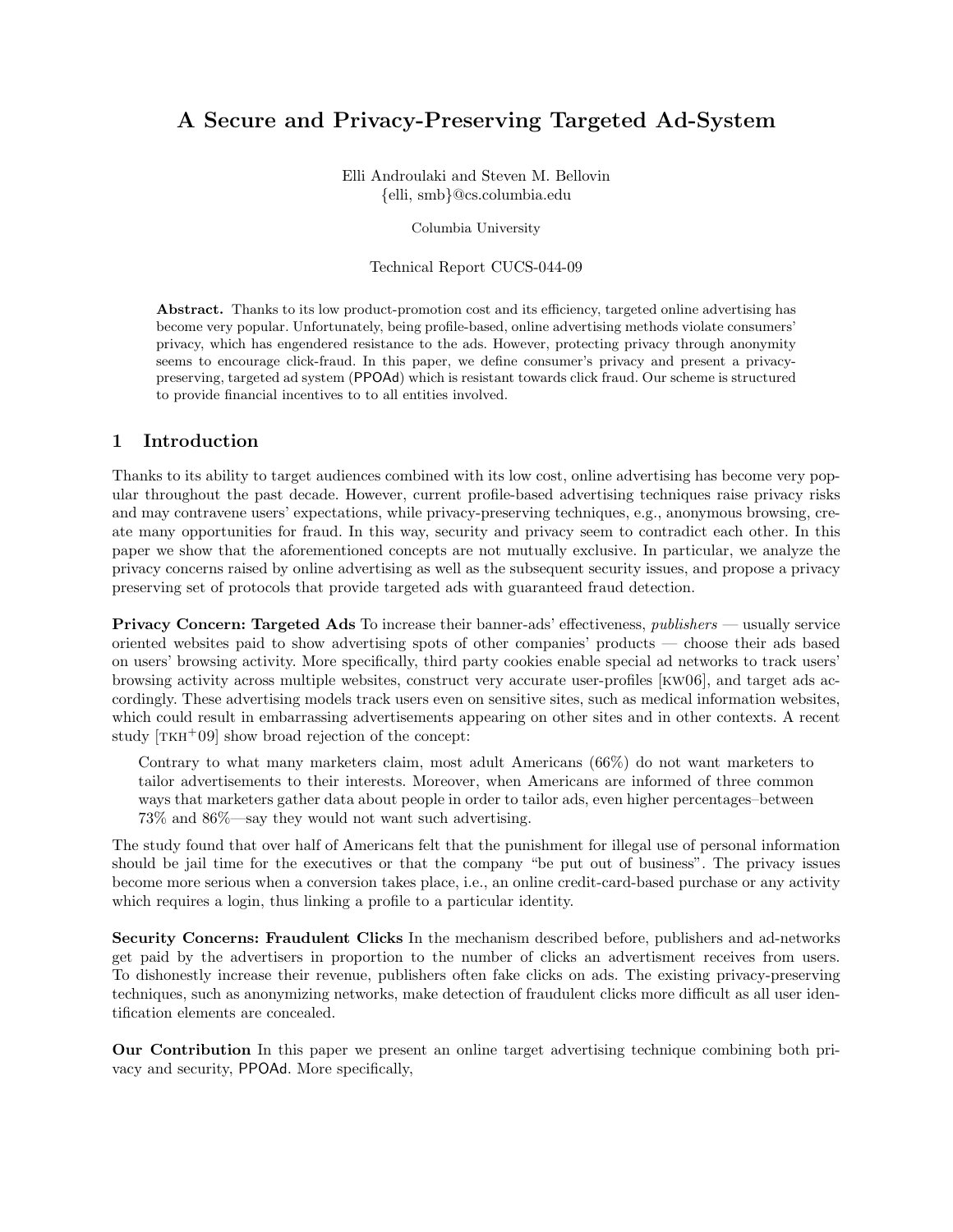- 1. we provide a concrete definion of consumers' privacy
- 2. we present a privacy-preserving mechanism for the current ad-system infrastructure guaranteeing similar or better revenues for all the entities involved
- 3. we present a privacy-preserving mechanism for click-fraud detection and show how this mechanism is applied in our system, and
- 4. we based our protocols on ecash and unlinkable credential systems

Organization In the following section we present current ad-systems' architecture. In sections 3 and 4 we demonstrate our system's requirements, threat model and protocols, while in sections 5 and 6, we elaborate on our system's security, privacy and innovation w.r.t. the exising work.

### 2 Targeted-Ads System Architecture

Except for users — the online consumers — in a typical advertising mechanism, the principle parties are advertisers, ad networks and the publishers. Advertisers are the companies selling and promoting a particular product or group of products. Publishers are usually service-oriented websites paid to publish advertisements of advertisers' products. Ad networks are paid by advertisers to choose the list of advertisements which will appear on publishers and filter the clicks the ads receive. Typical examples of ad-networks are Doubleclick (owned by Google), Atlas Solutions (owned by Microsoft), Brightcove, and more. It is often the case that an ad network offers various services and also acts as a publisher.

When a user visits a website(publisher), the browser sends to the publisher some pieces of information called cookies, which link multiple visits of the same user. In fact, a special type of cookies, the *third party* cookies, are sent during the publishers' visit to the corresponding ad networks, who can now trace user activity across multiple websites. In this way, especially as ad networks collaborate with many publishers, they construct very accurate user profiles and target ads accordingly. There are many policies regarding how ad-networks and publishers are paid. The most popular one is the "cost per click" (CPC), where both parties are paid by the advertisers in proportion to the number of clicks the latters' ads receive.

As clearly shown before, targeted ads violate privacy, while CPC payment method motivates many attacks: publishers may fake clicks on ads they publish to increase their income, while advertisers may generate clicks on their competitors' advertisements to deplete the latter's daily advertising badget. Detection of click-fraud is currently the responsibility of ad networks. Unfortunately, it is apparent that any conventional mechanism concealing users' browsing activity may strenghten click fraud.

#### 3 Requirements-Threat Model

In this section we will define *privacy, security* and *deployability* in the context of our system w.r.t. our system's requirements and threat model.

#### 3.1 Requirements

Application layer *privacy* and *security* are the core requirements in our system. Privacy refers to the userprotection, while security refers to the protection of the other entities of the system. More specifically, we define privacy, as the union of:

- $-$  User Activity Unlinkability. No system entity should be able to profile a particular honest user, i.e., link two or more web activities as having originated by the same party, and
- $-$  User Anonymity. No system entity should be able to link a particular browsing activity to an identity.

In addition, we define security as the combination of the following properties:

– Correctness. We require that if all parties are honest, advertisers will pay publishers and ad networks in accordance to the number of clicks their ads have received, while privacy is maintained.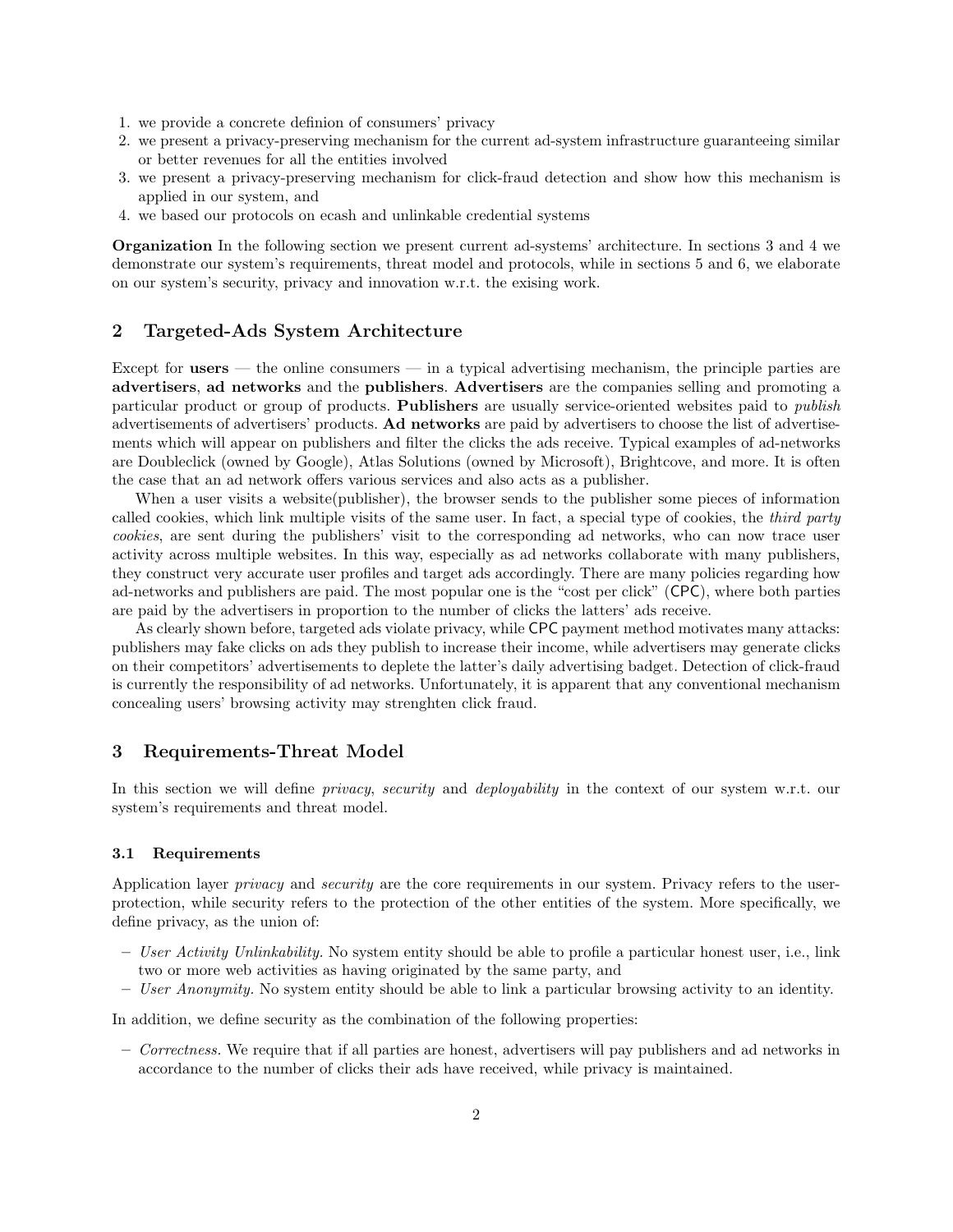- Fairness. We require that parties in our system will be paid if and only if they do their duty properly.
- $-$  Accountability. Our system should also be accountable, i.e., misbehaving parties should be detected and identified.
- $-$  Unframability. We require that no user can frame an honest user for being responsible for a misbehavior, i.e., for click-fraud. It is conceivable that strong accountability implies unframability.
- Mis-Authentication. Unless authorized, no user should be able to make use of our system.

We can easily see how the click fraud detection requirement is covered through the fairness and accountability requirements: fairness requires that publishers should not receive payments for fake clicks on a particular advertisement, while accountability requires that the attacker is traced.

In addition, we require that our system provide *similar ad-efficiency*, which would result in similar profitability to the parties involved. At least as important, it must be deployable. Similar ad-efficiency and, thus, similar profitability for publishers and ad networks aims to eliminate any monetary constraints against the adoption of a new system. Deployability is important for the same reasons. We examine deployability from three aspects: (a) w.r.t. our system's architecture: not substantial changes in current ad-system architecture should be required for our protocols to be applied; (b) w.r.t. our threat model, as we will describe later on; (c) w.r.t. to computation needs.

It is essential to note that both privacy and security provisions are required in the application layer. Also, we extend the current ad-system architecture with a single entity — which may or may not be distributed — the User Ad Proxy (UAP), which acts as a mediator between the user and each visiting website.

#### 3.2 Threat Model

Ad-systems' strong monetary nature, imposes "following the money" the safest way to define our adversaries' motives and powers. In what follows, we examine our adversary w.r.t. users' privacy and ad-system's security.

Publishers may be "curious" w.r.t. users' privacy, i.e., they may collaborate with ad networks, advertisers or other users in order to reveal the identity of a particular user or to link browsing activities of the same user. In addition, we assume that publishers are "honest and dishonest" w.r.t. the ad networks and advertisers. In particular, we assume that they do provide correct user-profile related information to the ad networks, but may attempt to fake clicks to the advertisements they publish in order to increase their revenues.

Ad networks' revenues depend on the efficiency of the way they list ads in the various publishers, as well as on their credibility. Ads' efficiency depends on the accuracy of users-profiling, while credibility depends of the ad network's click frauds' detectability. It is, consequently, reasonable to assume that ad networks are "honest but curious", w.r.t. users, while they are "honest" w.r.t. advertisers.

Advertisers are considered to be "curious" w.r.t. the users. In particular, since advertisers have no direct interaction with them, we believe that they may collaborate with publishers or ad-networks to make user-profiling more accurate.

UAP is considered to be "honest but curious" w.r.t. the users. More specifically, we assume that is trusted to perform its functional operations honestly towards the users, but may collaborate with publishers or any other entity to link separate browsing activities of the same user. We also adopt a economic model so that UAP does not have a motive to cheat the advertisers.

## 4 A Privacy preserving Targeted-Ad System

As mentioned in the previous section, we extend the current ad-system architecture with the User Ad Proxy(UAP). UAP may be considered either as a single entity or as a group of collaborating entities and acts as a communication mediator between a user U visiting a publisher-website Pub and Pub. It is important to note that to hide any lower layer information emitted, U interacts with the rest of the system entities through an anonymizing network, while to automatically erase any cookies acquired and to be able to communicate with UAP or an UAP-member (if distributed), user-side installs a piece of software, which basically establishes an anonymous — communication layer — registration of user with the UAP.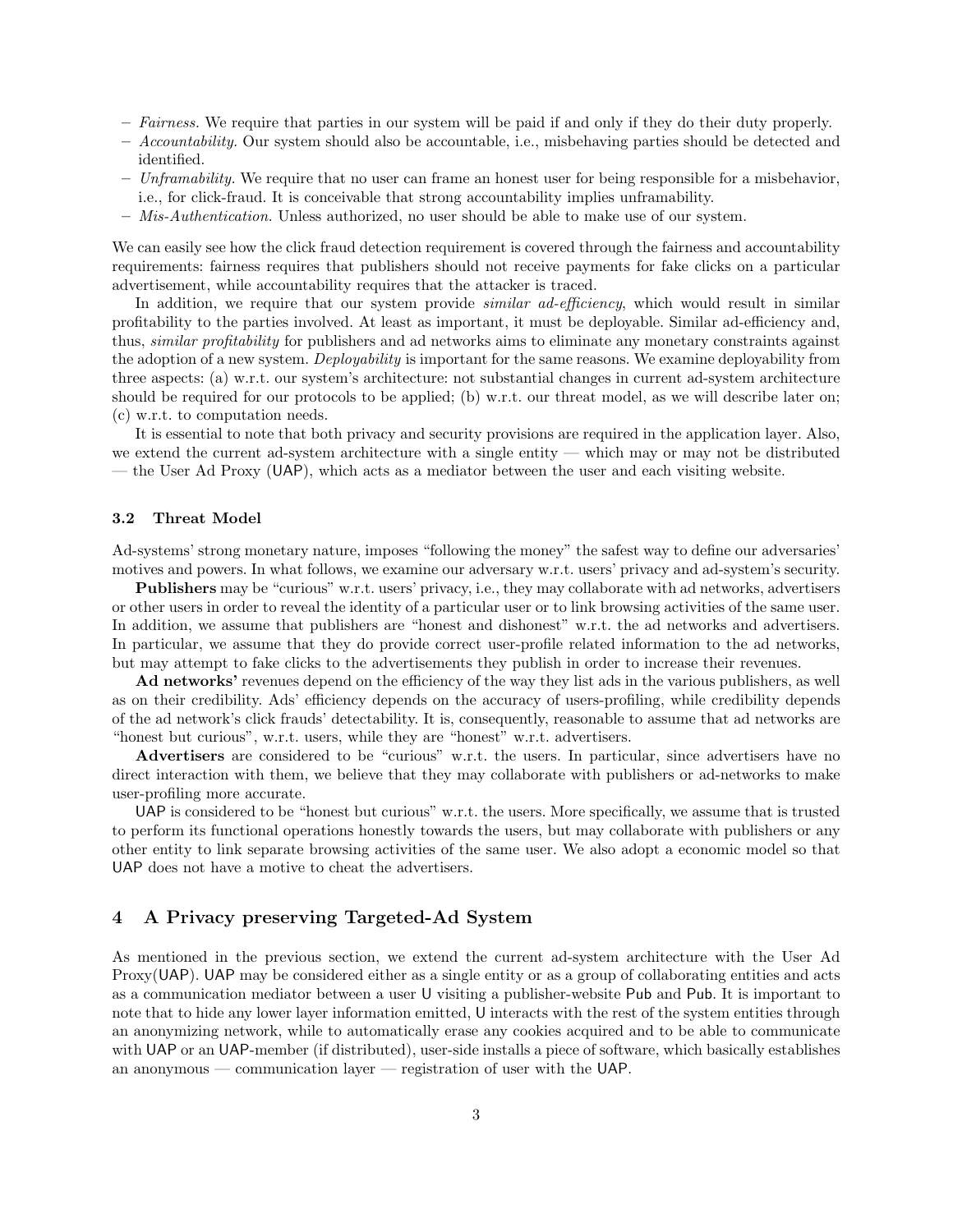

Fig. 1. Visiting a Website.

The three core operations of our system: (a) the registration procedure of a user U at PPOAd, during which U obtains credentials to use the services of UAP,  $(b)$  the visit to a publisher, where a PPOAd-user requests a webpage (fig. 1), and  $(c)$  the ad-clicking procedure, where the user clicks on one of the publisher's ads (fig. 2). For convenience, we will assume that a user U is interacting with a publisher Pub. In addition, we will assume a single UAP, while in section 5, we will refer to the distributed UAP case.

Our scheme is based on the use of two types of tokens, issued by the user-UAP collaboration during the registration procedure: a registration credential regtick, which may authorize U as member of PPOAd multiple times anonymously and unlinkably, and a wallet with adticks,  $W_{\text{adtick}}$ , which will enable U to click on ads. regticks are blind towards the UAP, their possession can be demonstrated by their owner anonymously and unlinkably many times, each time resulting in a session-oriented ticket tick. Issued by the valid collaboration between U and the UAP, adticks are blind towards the UAP and can only be used for a limited number of times (MaxClicks) strictly by the person who issued them. For security purposes, U's identity is revealed in the following two cases: (a) when U attempts to make use of the same adtick more than once, or (b) if more than MaxClicks adticks of U are used for the same ad. We make use of regticks to achieve privacy w.r.t. UAP and adticks to achieve privacy and security w.r.t. to all the entities. Both tokens have an expiration date, so that users need to update their subscription on a monthly basis. In this way, we avoid uneccessary computations on a regular basis, as misbehaving parties can be detected and removed from the system.

As shown in fig.1, when requesting for a webpage, U sends to UAP his ad-preferences, demonstrates knowledge of his regtick and proves that his regtick is not among the blacklisted ones. UAP contacts the website and provides it with the U-specified ad-preferences. Ads are then shown to U accordingly.

When U clicks on an ad (see fig.2), he uses one of the adticks he has obtained at the registration proocedure. The adtick is then linked to the following combination:

{publisher || ad network || product-serial},

which identifies the particular ad. If U clicks intentionally on the same ad more than a pre-defined number of times using his adtick s, he will risk his privacy, as his identity will be revealed. However, U can choose instead to open an account for clicking on that particular ad, which will enable the ad network to decide whether series of U's clicks on that ad are



Fig. 2. Clicking on Ads.

legal or fraudulent. If classified as malicious, U's membership credential will be blacklisted.

As we will see later on, we use the blacklistable version of unlinkable credential system of [TAKS07] for the registration credentials regticks and the accountable ecash [JCL06] scheme for adticks.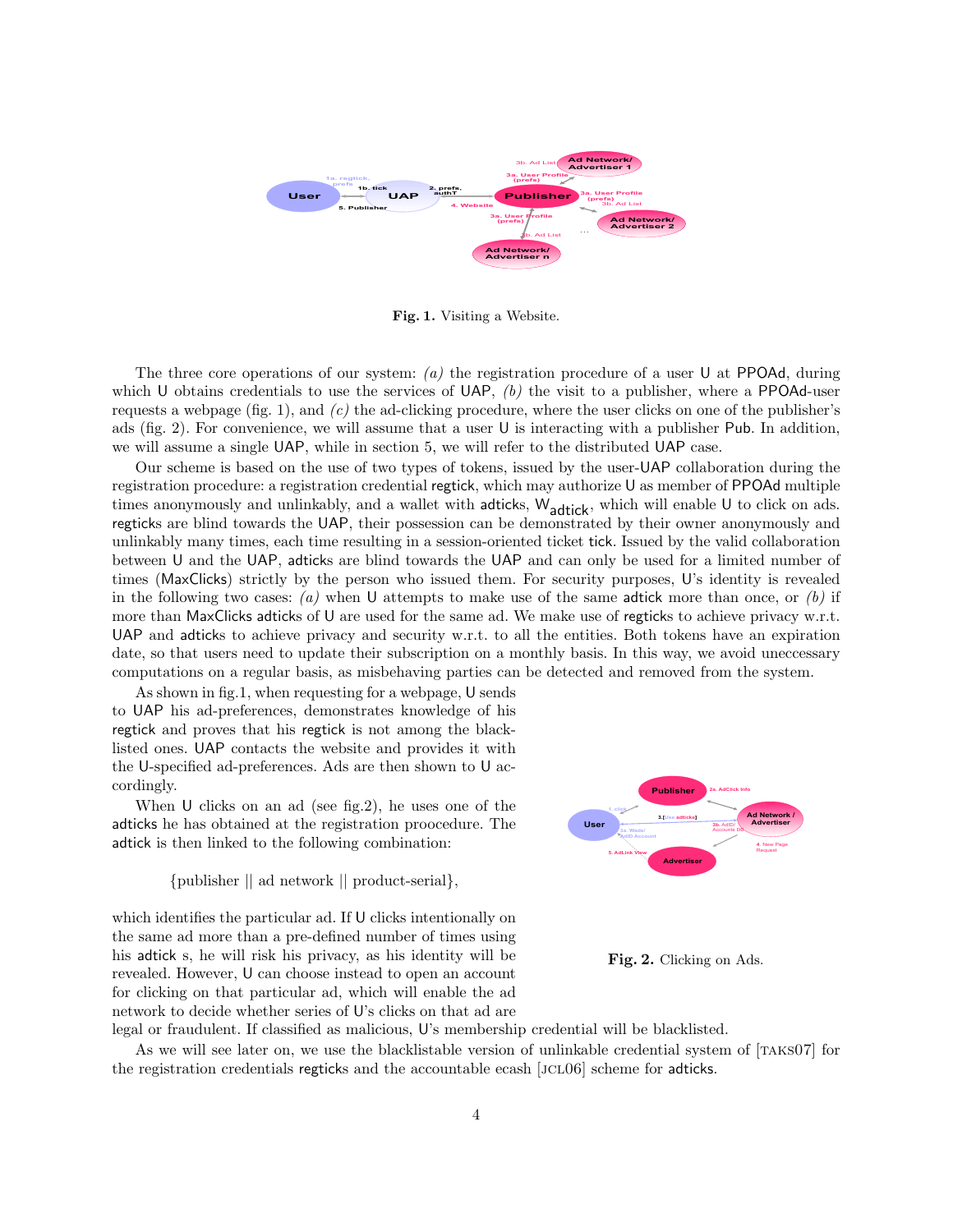In what follows, we will elaborate on the building blocks we used to construct our protocols and based on them we will proceed with the detailed description of our scheme.

#### 4.1 Building Blocks

In this section, we present our primitives: group, blind signature schemes, blacklistable anonymous credential systems as well as digital cash systems.

Ecash An E-Cash [CHL05][JCL06] system consinsts of three types of players: the bank, users and merchants. The input and output specifications of the basic operations are as follows. For convenience, we will assume that the operations take place between a merchant M, a user U and the Bank B.

- $(pk_B, sk_B)$  ← EC.BKeyGen( $1^k,params$ ) and  $(pk_U, sk_U)$  ← EC.UKeyGen( $1^k,params$ ), which are the key generation algorithm for the bank and the users respectively.
- $\langle \bar{W}, \top \rangle$  ← EC.Withdraw( $pk_B$ ,  $pk_H$ , n) [U( $\hat{sk}_L$ ), B( $\hat{sk}_B$ )]. In this interactive procedure, U withdraws a wallet W of n coins from B.
- $\bullet$   $\langle W',(S,\pi) \rangle \leftarrow \textsf{EC.Spend}(pk_M, pk_B, n)$  [U(W), M( $sk_M$ )]. In this interactive procedure, U spends a digital coin with serial S from his wallet W to M. When the procedure is over, W is reduced to  $W'$ , M obtains as output a coin
- $(S, \pi)$ , where  $\pi$  is a proof of a valid coin with a serial number S.<br>
►  $\langle T/\perp, L' \rangle$  ← EC.Deposit( $pk_{\mathbf{M}}, pk_{\mathbf{B}}$ ) [ $M(sk_{\mathbf{M}}, S, \pi)$ , B $(sk_{\mathbf{B}}, L)$ ]. In this interactive procedure, M deposits a coin  $(S, \pi)$  into its account in the bank. If this procedure is successful, M's output will be  $\top$  and the bank's list L of the spent coins will be updated to  $L'$ .
- $(pk_1, H_G) \leftarrow$  EC.Identify(params,  $S, \pi_1, \pi_2$ ). When the bank receives the two coins with the same serial number S and validity proofs  $\pi_1$  and  $\pi_2$ , it executes this procedure, to reveal the public key of the violator accompanied with a violation proof  $\Pi_G$ .
- $\top/\bot \leftarrow$  EC.VerifyGuilt(params, S, pk<sub>U</sub>,  $\Pi_G$ ). This algorithm, given  $\Pi_G$  publicly verifies the violation of pk<sub>U</sub>.
- $\{(S_i, \Pi_i)\}_i \leftarrow \textsf{EC}.\textsf{Trace}(params, \tilde{S}, \hat{pk}_U, \Pi_G, D, n)$ . This algorithm provides the list of serials  $S_i$  of the ecoins a violator  $pk_{\text{U}}$  has issued, with the corresponding ownership proofs  $\Pi_i$ .<br>•  $\top/\bot \leftarrow \text{EC.VerifyOwnership}(params, S, \Pi, pk_U, n)$ . This algorithm allows to publicly verify the proof  $\Pi$  that a coin
- with serial number  $S$  belongs to a user with public key  $pk_U$ .

[jcl06] is a money-laundering prevention version of [chl05], where anonymity is revoked when the spender spends more coins to the same merchant than a spending limit. In this case ecoins are upgraded to  $C = (S, V, \pi)$ , where V is a merchant-related locator, while **EC**.Identify and **EC**.VerifyGuilt procedures are upgraded to the DetectViolator and VerifyViolation to support the extended violation definition.

Security Properties: (a) Correctness. (b) Balance. No collection of users and merchants can ever spend more coins than they withdrew. (c) Identification of Violators. Given a violation and the corresponding proofs of guilt, the violator's public  $pk_{\text{U}}$  key is revealed such that EC.VerifyViolation accepts. (d) Anonymity of users. The bank, even when cooperating with any collection of malicious users and merchants, cannot learn anything about a user's spendings other than what is available from side information from the environment. (e) Exculpability. An honest user U cannot be accused for conducting a violation such that  $EC$ . Verify Violation accepts. (f) Violators' Traceability. Given a violator Uwith a proof of violation  $\Pi_G$ , this property guarantees that EC.Trace will output the serial numbers of all coins that belong to U along with the corresponding proofs of ownership, such that for each one of them VerifyOwnership accepts.

Blacklistable Anonymous Credentials (BLAC) The entities in the blacklistable credential system BLAC of [taks07] are the Group Manager GM, a set of service providers SPs and users. The procedures supported are the following:

- $\langle gpk, gsk \rangle \leftarrow BLAC.Setup[GM(1^k)]$ . This algorithm generates a group public key gpk and the GM's secret group information gsk .
- $\langle cred_U, JLog_U \rangle \leftarrow BLAG.Register(gpk)[U, GM(gsk)].$  When this interactive registration ends, U has obtained his membership credential credu.
- $\bullet$   $\langle \top/\bot \rangle$  ← BLAC.Authenticate(gpk) [U(cred<sub>U</sub>), SP(BL)]. In this interactive procedure, U proves to SP that he is a valid (non-blacklisted) member of the group.
- $\bullet$   $\langle BL' \rangle \leftarrow \text{BLAC.BLAdd}[\text{SP}(BL)]$ , where a service provider ads a credential (ticket) to the blacklist BL.
- $\langle tick \rangle$ BLAC.BLExtract[SP( $B$ L)], where SP extracts an element from the blacklist.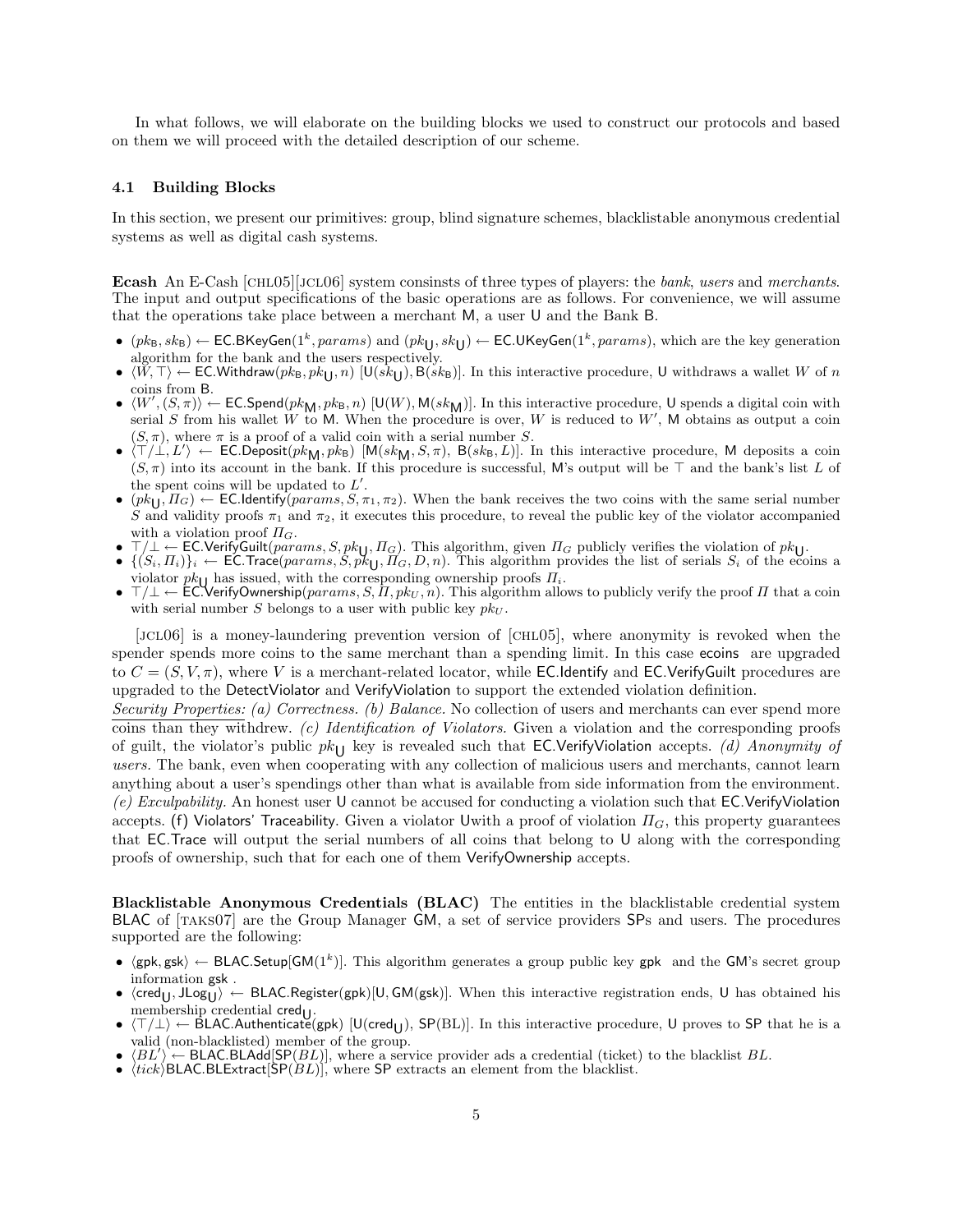•  $\langle BL' \rangle \leftarrow \text{BLAC.BLRemove}[\text{SP}(BL)]$ , where SP removes a credential from the blacklist.

Security Properties: (a) Correctness. (b) Mis-authentication Resistance. No unregistered user or collection of unregistered users should be able to authenticate themselves. (c) Blacklistability. SPs may blacklist any misbehaving user of the system and restrict him from any ability of authenticating himself.  $(d)$  Anonymity. SPs may only learn whether a user is blacklisted or not; no identification information may be leaked.  $(e)$ Non-framability. An honest user should never be blocked from access.

Group Signature Schemes (GSS) In a typical GSS, there is a group manager (GM), the group-members, who act as signers (let each be S) and produce signatures on behalf of the group. The procedures supported are the following:

- (gpk, gsk)  $\leftarrow$  GS.Setup(1<sup>k</sup>). This algorithm generates a group public key gpk and the GM's secret group information gsk .
- $\{bgusk_S, JLog_S \leftarrow GS.Join(gpk)[S, GM(gsk)].$  When this interactive join procedure ends, an S obtains a secret signing key bgusk<sub>s</sub>, and the  $GM$  (group manager) logs the join transcript in the database D.
- $\sigma \leftarrow \widetilde{\text{GS}}$ . Sign(gpk, bgusk<sub>S</sub>, m). This algorithm generates a group signature on a message m.
- $\langle T/\perp \rangle \leftarrow$  GS.Verify(gpk, m,  $\sigma$ ). This is a verification algorithm.
- Ms  $\leftarrow$  GS. Open(gsk,  $\sigma$ , D). With this algorithm the GM determines the identity of the group member who generated the signature  $\sigma$ .

Security Properties: (a) Anonymity. Given a signature and two members, one of whom is the originator, the adversary can identify its originator among the group members no better than randomly. (b) Unforgeability. The adversary cannot produce a valid group signature without owning group membership information. (c) Non-framability. The adversary cannot create a valid group signature that opens to another group member.

#### 4.2 The PPOAd Protocol in detail

Setup. All entities run a key generator algorithm (EC.UKeyGen) to generate their signature key-pairs and publish their public information.

UAP runs EC.BKeyGen twice to establish the two accountable ecash schemes, which will be used for adticks(see, section 4.1). In addition to its keys' generation, UAP runs the BLAC.Setup procedure of the blacklistable anonymous credential (BLAC) scheme (see, section 4.1) for user-registration purposes, while it maintains two blacklists: the TempBL, where it stores the credentials in question, and, the PermBL, which is the official blacklist of the system.

Each ad network AdNet runs GS.Setup to generate the administration information for the group of publishers G<sup>AdNet</sup> it provides ads with: {gpk<sup>AdNet</sup>, gsk<sup>AdNet</sup>}. In response, each publisher collaborating with AdNet, runs GS.Join with AdNet to obtain membership in G<sup>AdNet</sup>.

Registration (PPOAd.Register) This is the case where a user U registers to UAP such that the former makes use of PPOAd's privacy services. PPOAd.Register consists of the following steps:

- 1. U provides the UAP with a piece of identification information. This can be a credit card, which will be used to pay U's subscription. U runs  $EC.UKeyGen$  to issue a signature key pair  $(\mathsf{pk}_U, \mathsf{sk}_U)$ , with he will be identified in the PPOAd system.
- 2. U and UAP collaborate in a BLAC Register procedure, where U's credential regtick<sub>U</sub> is issued. regtick<sub>U</sub> is blind towards UAP.
- 3. U and UAP collaborate in a BLAC.Authenticate procedure, so that UAP obtains a transcript of the regtick<sub>U</sub> authentication phase, mem<sub>U</sub>. Note that the mem<sub>U</sub> which was obtained by UAP in this way, serves blacklistability pursposes and cannot be linked to later authentications of  $\sf{U}$  through regtick $\sf{U}$ .
- 4. U and UAP collaborate in two EC. Withdraw procedure, for the former to obtain two wallets  $W_{ads}^{f, l}$  of accountable ecash each corresponding to the two different settings of accountable ecash established in the setup phase.
- 5. UAP stores in its membership database the new user's entry:  $\{U, \mathsf{pk}_U, \mathsf{mem}_U\}$ , while it provides U with a signed proof of payment:  $\mathsf{Payment} = \mathsf{Sig}_{\mathsf{UAP}}(timestamp, \mathsf{U}).$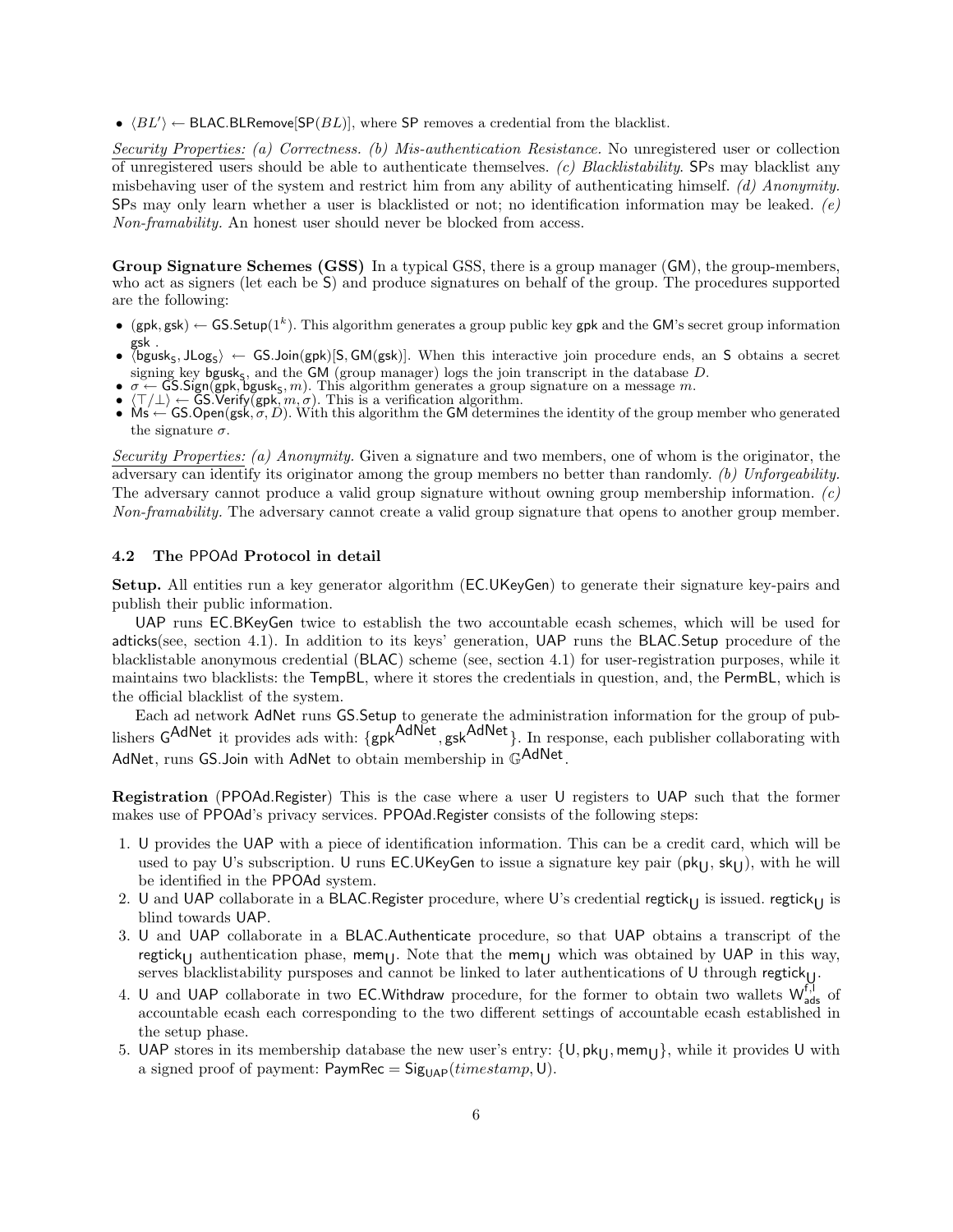In what follows, we will assume that a user U visits a website Pub, which is in contract with a number of ad networks  $Adv_1, \ldots, Adv_m$ , who provide the website with ads.

Ad-targeting (PPOAd.Target) This procedure involves the ad-targeting taking place when U visits Pub.

- 1. User Authorization: U interacts with UAP in a BLAC.Authenticate procedure to authenticate himself as a non-blacklisted member of the PPOAd system. In this procedure U demonstrates knowledge — in a zero knowledge fashion — of his membership credential regtick $_{\mathsf{U}}$ . Let AuthT be the corresponding transcript of U-UAP interactions.
- 2. tick issue phase: UAP issues a signed, dated permission tick, which will enable  $U$  to access the website requested. tick may have the form of

tick =  $Sign_{ILAP}(timestamp, Author).$ 

- 3. Preferences setup. In this phase, U sets up his ad-preferences and sends them to the UAP. UAP then sends the webpage http request with U's preferences. As we will see later, the preferences-related info provided to UAP does not enable U activity-tracking neither by the UAP, nor by the requested website.
- 4. Targeting. Ad networks, who receive U's preferences as coming from UAP itself, process the ad-preferences and provide Pub with the corresponding list of ads.
- 5. Pub Visit. U provides tick to Pub and the Pub-webpage is presented to U.

Ad-clicking (PPOAd.Adclick) This operation refers to the case, where U has already visited Pub and clicks on one of the ads an ad network AdNet<sup>i</sup> provided to Pub. The series of interactions involve the following:

- 1. Clicked Ad's website request. Pub sends the ad-click information to the clicked ad's website, which is essentially one of the advertisers in contract with AdNet<sub>i</sub>. Let Adv<sub>j</sub> be the one. The ad-click information includes AdNet<sup>i</sup> , Pub, AuthT and a timestamp. Note that this step is currently performed in ad-systems and serves billing and user-profiling purposes. Note that AuthT can be considered as a session identifier for the U.
- 2. AdID construction. In this phase the ad network, advertiser and clicked-product's identifier is popularized to U. The complete ad's identity would then be the following:

$$
AdID = {Pub||AdNet_i||product ID},
$$

where we assume that the same products of different advertisers have different identification numbers. As we will discuss in section 5, in addition to the AdID, an AdID-related key-pair is constructed  $(pk_{\text{AdID}}, sk_{\text{AdID}}).$ 

- 3. adtick-based Authorization. Let MaxClicks be the number of times an honest user usually clicks on an ad.<sup>1</sup> Based on how many times U has — over all his browsing activity — clicked on that particular AdID, we have three adclick protocols of U-AdNet; interaction:
	- (a) If U has clicked on the same AdID fewer than MaxClicks times, he and AdNet<sub>i</sub> collaborate in EC.Spend procedure, so that U spends one of his  $W_{ads}^i$  digital coins to the AdID related key-pair.
	- (b) If U has clicked exactly MaxClicks times to the same  $AdID$ , he and  $AdNet$ ; commit in a similar (as before) EC.Spend procedure for one of the coins of U's  $W_{ads}^l$  wallet. In addition, U and AdNet<sub>i</sub> collaborate in an EC.KeyGen procedure for U to create an account  $(\mathit{pk}_{\bigcup}^{\mathsf{AddID}}, \mathit{sk}_{\bigcup}^{\mathsf{AddD}})$  within AdNet<sub>i</sub> for that particular AdID. AdNet<sub>i</sub> stores  $\{pk<sub>U</sub>$ AdID, AuthT, AdID} to its database.
	- (c) If U has clicked on the same AdID more than MaxClicks times, he has already been issued an AdIDaccount. Thus, he demonstrates knowledge of  $sk^{\text{AdID}}_{\text{U}}$ . In this way, his behavior towards this AdID will be traceable.

We can see that a user trying to attack an advertiser using PPOAd will eventually have his click-activity for that particular ad traced. In this way,  $\mathsf{AdNet}_i$  may have all the information necessary to characterize the sequence of clicks on that AdID as malicious or benign. Different CPC rates may apply in this case.

<sup>&</sup>lt;sup>1</sup> This number varies from two to four, depending on how interesting that product is, and should be defined after suitable research.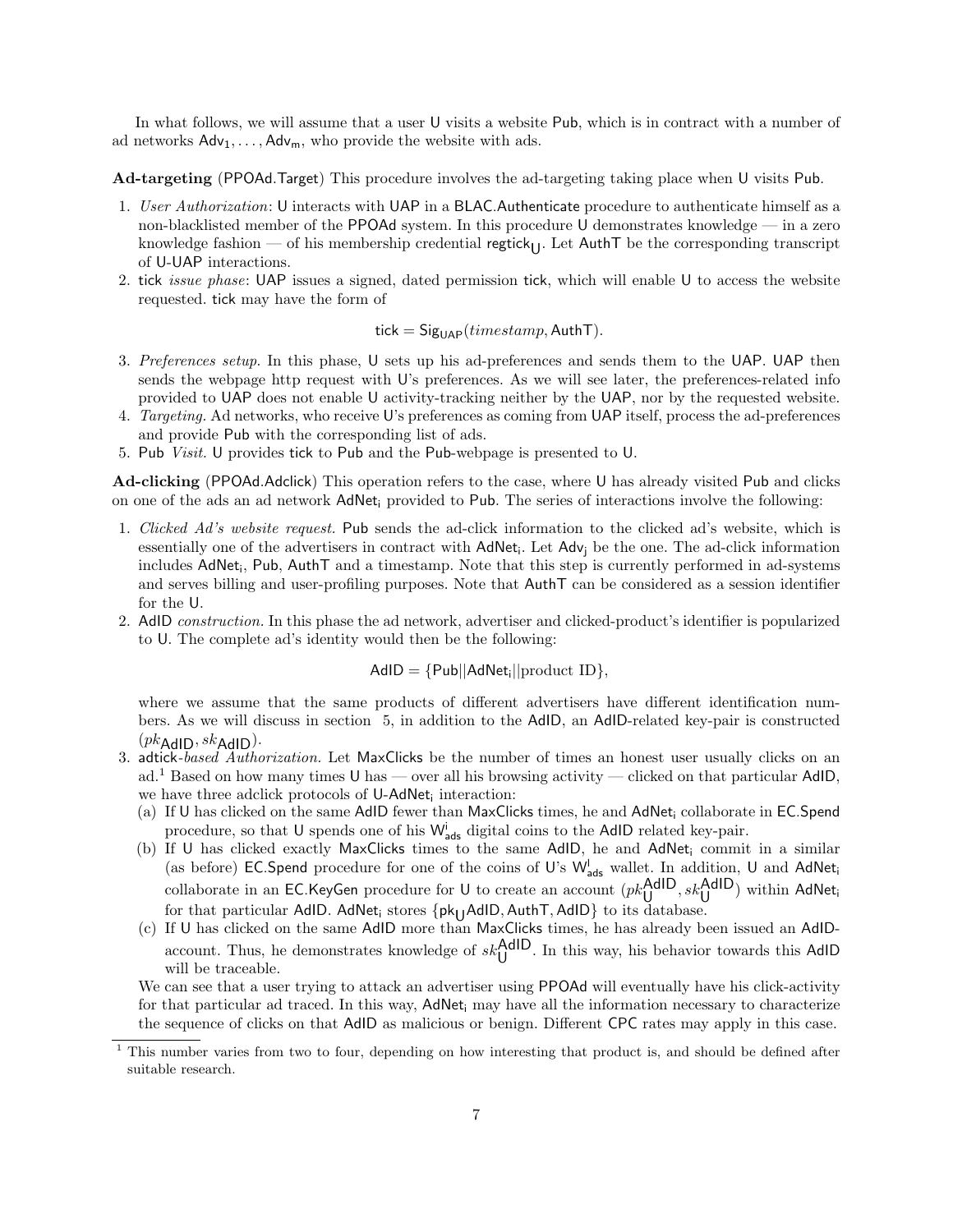4. If everything is fine, the the Advj website is presented to U.

If at any point of the procedure, U declines to cooperate, AdNet<sub>i</sub> or Pub report AuthT to UAP, who can then run BLACK.BLAdd on TempBL to put a temporary hold on regtick<sub>U</sub> which corresponds to AuthT. Note that thanks to the properties of BLAC system adopted, UAP does not need to know the user U or his regtick<sub>U</sub>. On the other hand, if U tries to click on the same AdID more MaxClicks times using his adticks, he will need to spend more than MaxClicks coins of his  $W_{ads}^i$  wallet or more than one coin of his  $W_{ads}^i$  to the same AdID. Because of the accountable ecash properties, this will result in revocation of  $pk<sub>U</sub>$ , while regtick<sub>U</sub> will be immediately blacklisted (through  $\mathsf{mem}_{\mathsf{U}}$ ).

Update Membership (PPOAd.UpdateMembership) To enforce payment of its registered members' monthly contribution, at the end of this prefixed period UAP changes its credentials' parameters. To continue making use of PPOAd's services, users contact UAP by providing the corresponding identification and payment (most recent PaymRec) information. Also, each user and UAP commit in a BLAC. Authenticate protocol, for the former to prove that his old credential is not among the blacklisted ones. If a user's Uregtick u is not blacklisted, U pays his monthly contribution, issues a new regtick<sub>U</sub> and receives new PaymRec. On the other hand, if regtick<sub>U</sub> is blacklisted or U does not pay, his old credential will not be up to date and thus will not be possible for him to use PPOAd's services.

## 5 System Considerations

In this section, we will elaborate on the *security* and *privacy* properties of our system, as well as on other practical issues.

User-ad-preferences play an important role for our system's *ad-efficiency*. As mentioned in previous section, after his registration to the PPOAd (PPOAd.Register) the user obtains and installs software to handle the PPOAd's interactions, which also includes a user-preferences-related section (as the one in  $[CDFP03]$ ). Depending on how targeted wishes his ads to be, the user creates many partial profiles by choosing various types of products he is interested in and the particular products in each category individually that may be of his interest. When the user visits a website and after the PPOAd.Authenticate phase — the user-software obtains the classification of the requested website and forwards to UAP the corresponding partial profile. Assuming that the lower layer information, i.e., consumer's machine's IP is hidden towards the UAP, because of the BLAC system unlinkability property, the latter cannot link the partial profiles of the same user. In addition, being partial (related to the website), while prone to change at any time, the same partial profile may commonly be met across different users and will not be enough to link browsing activities of the same consumer across different websites.

AdID key-pair construction. To preserve security and privacy, it is essential that each AdID-combination: {Pub, AdNet, productID}, where Pub is the visited website, AdNet is the ad network providing the ad and productID the serial of the product, is assigned a different key-pair. To achieve this, AdNet constructs AdID's key-pair by contributing to the key-generation algorithm a pre-specified hash of the following quantity:  $gph_{Pub}||pk_{AdNet}||$ productID, where  $gpk_{Pub}$  is the Pub's public information in the GAdNet, and  $pk_{AdNet}$  the public key of AdNet. In this way, the same key will be generated for the same AdID, without the need of precalculating it, while the probability that the same key is generated for two AdIDs is negligible.

Distributed UAP. If PPOAd is intended for large-scale use, it is important that UAP's functionality is distributed. This can be achieved through the use of blind group and group signatures, where UAP-related blind and plain signatures were used. In addition, depending on our privacy and computation efficiency requirements, we may group UAPs serving users of the same geographical area together. In this way, operations such as validity checks will be accelerated.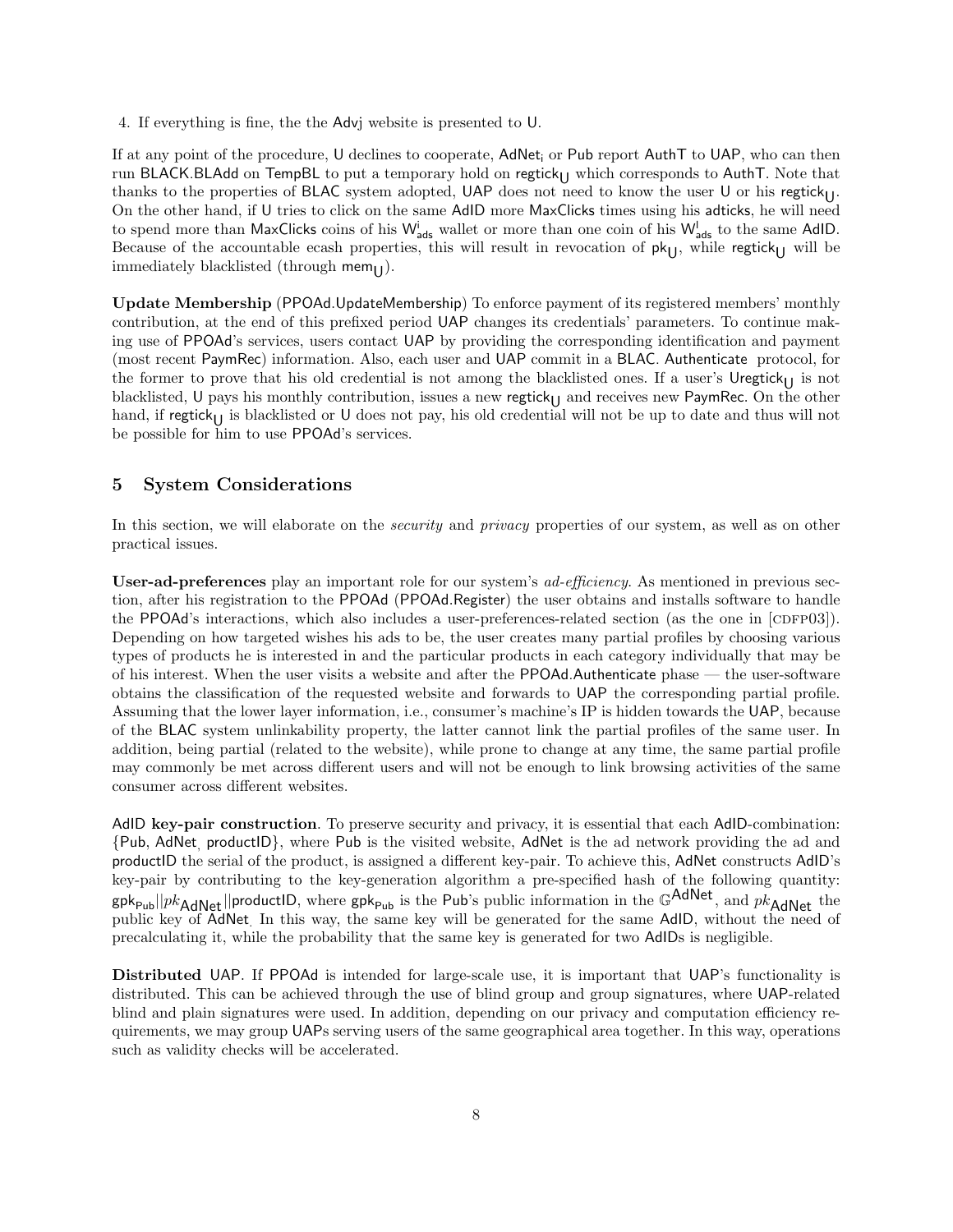**Privacy.** Assuming that the partial profiles reveal nothing w.r.t. the consumer, and that user-cookies are succesfully erased through the PPOAd-software installed, privacy in our system is guaranteed through the ecash and BLAC systems' security properties (see, section 4.1 and 4.1). In particular, consumers' anonymity and activity unlinkability is provided directly via the anonymity and unlinkability properties of the blacklistable anonymous credentials used in PPOAd.Register and PPOAd.Target procedures and anonymity and unlinkability properties of the ecash schemes used in PPOAd.Adclick procedure. Note that even when a consumer clicks on the same AdID more than MaxClicks times, the former's behavior towards that particular AdID is only traceable (when and how often the consumer clicks on it) and not his overall browsing activity.

Security. Each part of PPOAd's security is satisfied. Correctness is guaranteed through the correctness of the schemes adopted. Mis-authentication resistance is achieved through the corresponding property of the blacklistable anonymous credential system used at the authorization phase of our protocols. Unframability is guaranteed through the combination of the mis-authentication resistance property and the ecash nature of the adticks: being unforgeable and ecash-based, only an authenticated PPOAd-user who issued the adticks can use them successfully. Fairness and accountability are achieved also through the accountable ecash security properties (see, section 4.1): a user trying to click at the same ad many times will either have his public key revealed or his click-activity w.r.t. that ad traced. If the latter is the case, and the user is classified as malicious, he will be automatically be blacklisted and his ad-clicks ignored.

A Market Model. Threats towards security continue to exist. In our threat model, we assumed that UAP restricts users to a single registration to PPOAd. However, it is conceivable that in the real world, corrupted  $UAP$  entities — since they are paid by the users — may be tempted to issue multiple accounts to the same party, which would enable the latter to forge clicks without limit. It is thus critical that we offer monetary incentive for the system entities to behave according to our threat model. In addition, since targeted advertising is already very profitable, we need to create incentives to direct it as we propose. In this section we elaborate on a market model towards for both cases.

In response to our threat model issue, we require that UAP entities are paid by both, the user — through his PPOAd-subscription — and by the ad networks who also benefit from click-fraud. Wanting to maintain their clientele, UAP will be forced to be "honest" in their functional operations towards both entities: users and ad networks.

As far as the PPOAd application is concerned, ad networks already have incentives to participate in our system: through the PPOAd click-fraud detection mechanism, ad networks' fraud detection ability thus their credibility — will be enhanced. In addition, despite our privacy provisions, ad networks may still target ads even more effectively: the targeting procedure is now based on partial profiles provided by the user himself, while it is likely that their audience is extended with users who — strictly for privacy reasons — had so far removed ads from their browsers. Being offered better click-fraud detection rates, advertisers would also benefit from PPOAd.

## 6 Related Work

Fraudulent Click detection has been attempted in the past. In particular, Jakobsson, MacKenzie and Stern in [jms99] introduce an ad system where advertisers (in their system are called merchants) utilize e-coupons to detect malicious actions. However, in their scheme they do not deal with privacy the same way we defined it.

Combining targeted ads and privacy has been attempted in the past. Juels in [j01] has suggested a target ad technique with the use of third parties, the nogotiants, which would update a bulletin board with users' ad-preferences. Although perfectly secure in terms of privacy, they do not deal with our second security consern. Claessens and Diaz in [CDFP03] in fact suggested a more lightweight privacy preserving target ad system, where users would be grouped in terms of profiles for them to be presented with ads. V. Toubiana et al. in [tnb+09] have transfered the targeting mechanism to a browser extension, in a private way towards ad networks and publishers. However, though there are some suggestions, they do not consider click fraud. To